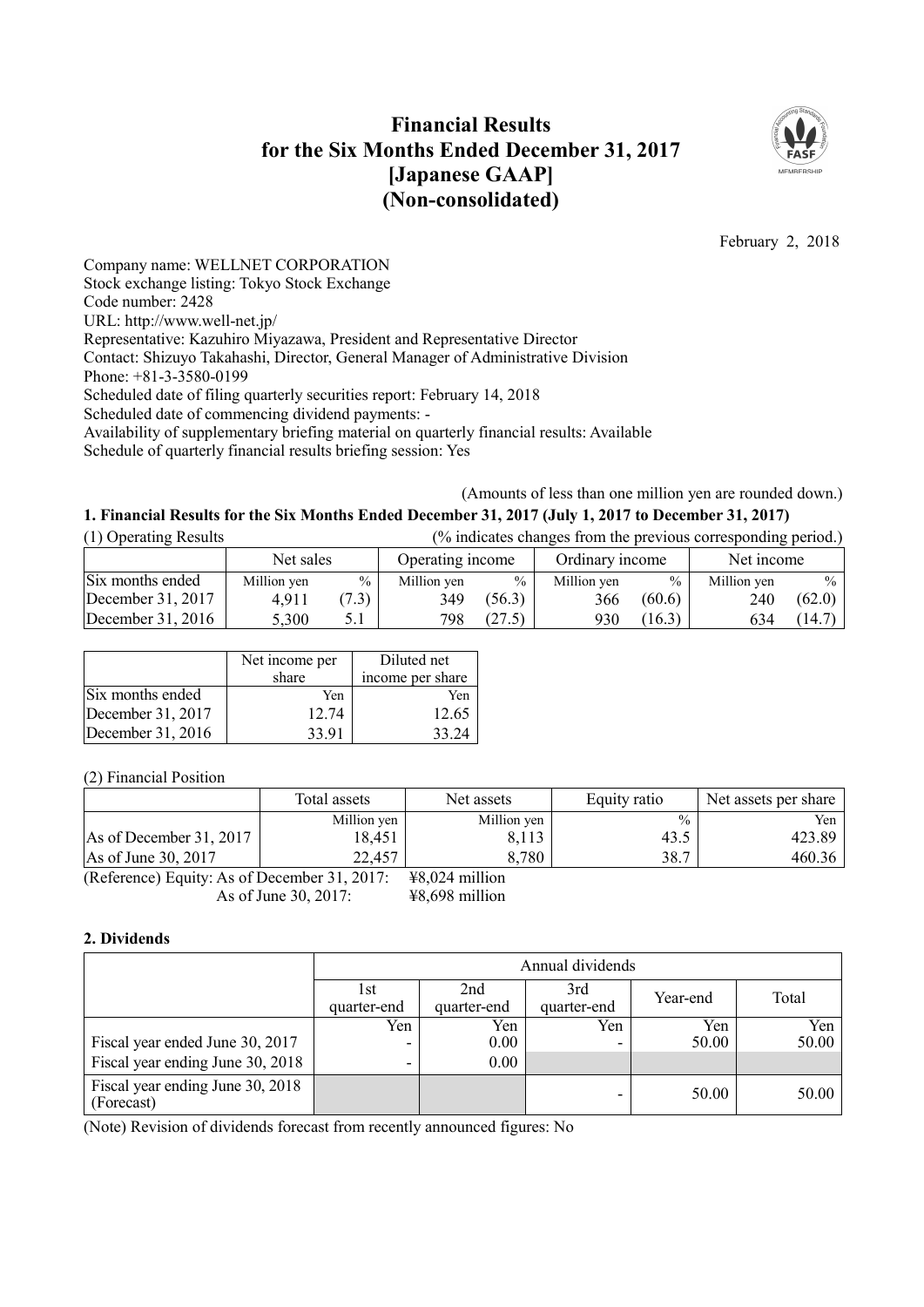# 3. Financial Results Forecast for the Fiscal Year Ending June 30, 2018 (July 1, 2017 to June 30, 2018)

At this moment, it is difficult to indicate the numerical forecast as there are many uncertain factors that may impact the actual financial results for the fiscal year ending June 30, 2018. The forecast will be announced immediately when it becomes possible to make reasonable forecast.

| (% indicates changes from the previous corresponding period.) |  |  |
|---------------------------------------------------------------|--|--|
|                                                               |  |  |

|           | Net sales   |               | Operating income |               | Ordinary income |  |
|-----------|-------------|---------------|------------------|---------------|-----------------|--|
|           | Million yen | $\frac{0}{0}$ | Million yen      | $\frac{0}{0}$ | Million yen     |  |
| Full year |             | ٠             |                  |               |                 |  |

|           | Net income               | Net income<br>per share |     |
|-----------|--------------------------|-------------------------|-----|
|           | Million yen              | $\%$                    | Yen |
| Full year | $\overline{\phantom{0}}$ | -                       | -   |

(Note) Revision of financial results forecast from recently announced figures: No

## **\* Notes:**

- (1) Adoption of special accounting procedures for preparing quarterly financial statements: No
- (2) Changes in accounting policies, changes in accounting estimates and retrospective restatement
	- 1) Changes in accounting policies due to the revision of accounting standards: No
	- 2) Changes in accounting policies other than 1) above: No
	- 3) Changes in accounting estimates: No
	- 4) Retrospective restatement: No
- (3) Total number of issued shares (common shares)
	- 1) Total number of issued shares at the end of the period (including treasury shares): December 31, 2017: 19,400,000 shares June 30, 2017: 19,400,000 shares
	- 2) Total number of treasury shares at the end of the period: December 31, 2017: 469,556 shares June 30, 2017: 505,158 shares
	- 3) Average number of shares during the period: Six months ended December 31, 2017: 18,909,561 shares Six months ended December 31, 2016: 18,695,076 shares

\* These financial results are outside the scope of quarterly review procedures.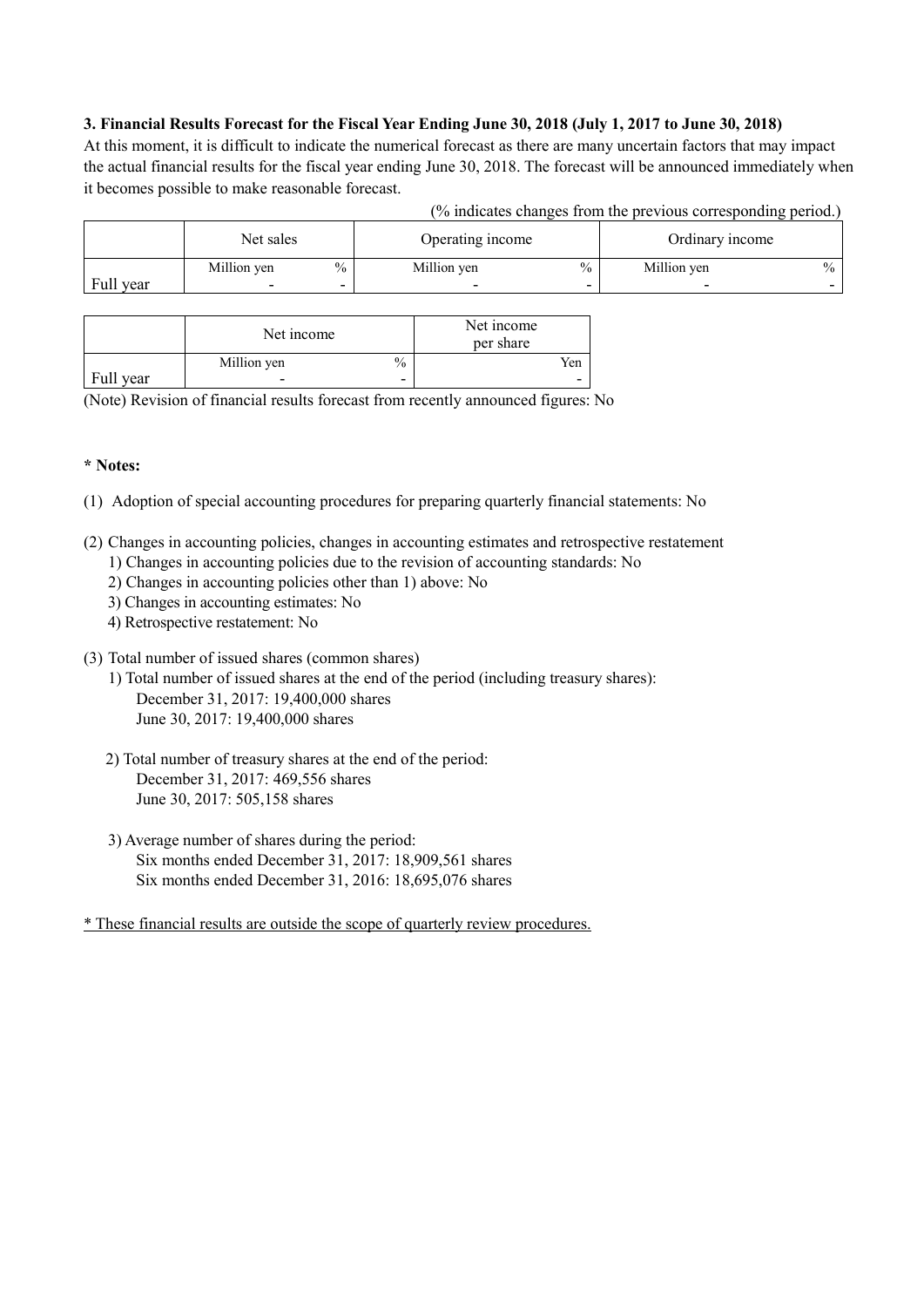# Table of Contents

| (Adoption of special accounting procedures for preparing quarterly financial statements) 12 |  |
|---------------------------------------------------------------------------------------------|--|
|                                                                                             |  |
|                                                                                             |  |
|                                                                                             |  |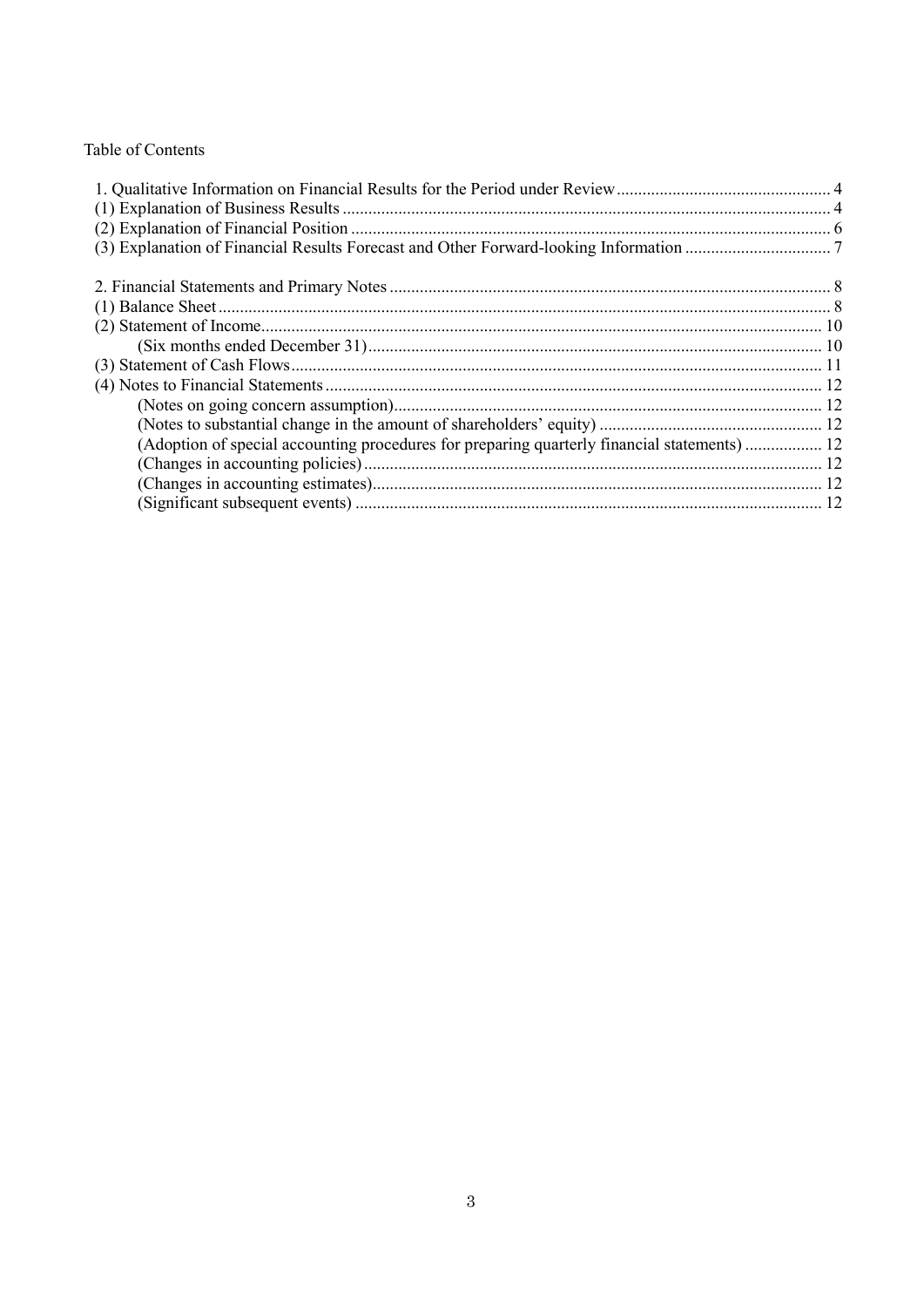#### 1. Qualitative Information on Financial Results for the Period under Review

#### (1) Explanation of Business Results

During the six months ended December 31, 2017, the non-face-to-face payment market on which the Company's business is grounded have entered a period of significant change with the progression of FinTech and the emergence of various new services such as the sharing business, in addition to the spread of smartphones. Under these circumstances, the Company announced the "Medium Term Five-Year Management Plan (July 2016 - June 2021)" in August 2016 to actively and boldly take on new business opportunities, and has promoted "Response to the age of electronic money," "Promotion of Bus IT Promotion Solution Project" and "Service support for consumers from the business operator side" as priority measures.

For the six months ended December 31, 2017, the second year of the "Medium Term Five-Year Management Plan (July 2016 – June 2021)," the Company reported net sales of ¥4,911 million (down 7.3% year-on-year), operating income of ¥349 million (down 56.3% year-on-year), ordinary income of ¥366 million (down 60.6% year-on-year) and net income of ¥240 million (down 62.0% year-on-year).

These are mainly due to recording depreciation expenses related to the launch of *Shiharai-Hisho* and ongoing provision of additional features thereof, continuous development and the launch of Bus Mori!, as well as advertising expenses aimed at expanding these services, R&D investment as fraud risk prevention, and increased labor cost due to an increase in the number of employees. Rapid achievement of profitability in the above mentioned new products is our utmost priority.

Changes in Environment Surrounding the Company and Response Strategy = New Medium Term Five-Year Management Plan (July 2016 - June 2021)

The non-face-to-face payment market, the Company's main business domain, is expected to continue achieving a certain level of growth in the future. During the period of the Medium Term Five-Year Management Plan, rapid progression and practical application of FinTech is expected. Furthermore, we are pursuing a growth strategy aimed at achieving the target of ¥5.0 billion in ordinary income in the final fiscal year by actively making investment to turn the major changes in environment such as the utilization and application of IoT into new business opportunities.

A. Current status and future development of the "FinTech service," "*Shiharai-Hisho*" (released in August 2017) Regarding "*Shiharai-Hisho*," a commercial service we launched with The Kansai Electric Power Co., Inc. as its first client, we are working to encourage primarily electric power and other public utility companies and financial institutions to sign up for the service.

While making proposals to electric power companies nationwide, we are working to increase the number of affiliated banks. Although affiliation with financial institutions is behind schedule primarily due to catering to biometric authentication requested by financial institutions as a new challenge, and coordination to help them understand about the concept of the business model, we will keep to the initial concept of this project and carefully foster this service into the one responsible for the next generation of WELLNET. With this delay in affiliation with financial institutions, promotion will be postponed to the fourth quarter and therefore the disclosure of the forecast for the 36th fiscal year is scheduled to be made after the third quarter.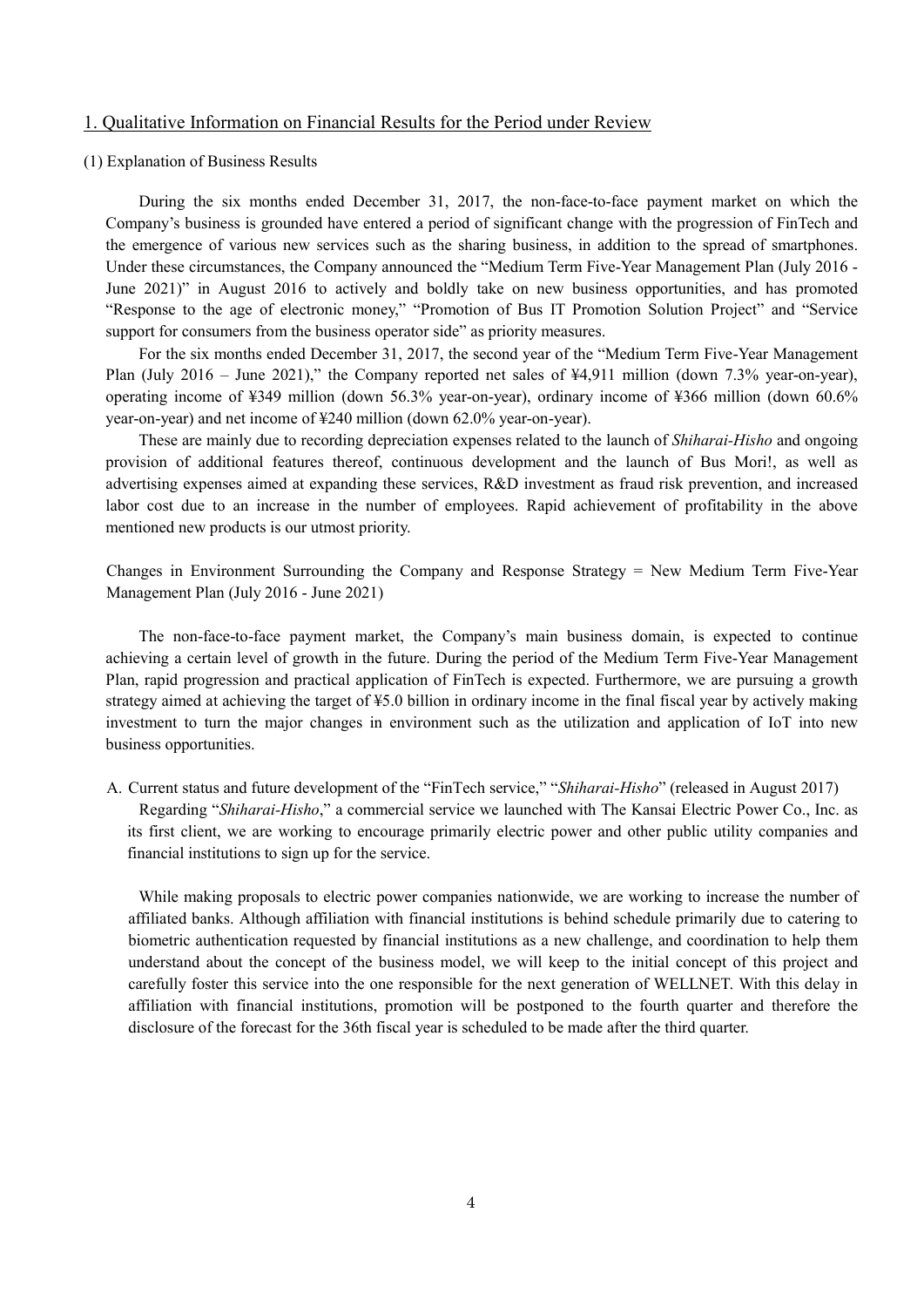#### B. Actively promoting Bus IT Promotion Project

We will expand "Bus Mori! SERIES," which constitutes the core of Bus IT Promotion Solution. Regarding the smartphone application service "Bus Mori!" introduced in August 2016, the number of downloads was more than 80,000 thanks to sales promotion in cooperation with bus companies through initiatives such as sponsoring the FM radio program "BUSTABIST" revamped in October, and distributing pamphlets and leaflets. The number of routes on which the application can be purchased is also steadily increasing.

In addition to the "Smartphone Commutation Ticket" that we started providing in March 2017, through the provision of "Denshi Mogiri" and "coupon ticket" functions in January 2018, "Bus Mori!" is developing into an app with even more enhanced functions.

Further, we will expand the service to the operators of rural railways where IC cards have not been introduced, starting from Hokkaido Railway Company that decided to introduce the service from spring 2018.

We will earnestly foster "Bus Mori!," a service that promotes a shift to paperless and electronic bus tickets, into the one responsible for the next generation of WELLNET, along with *Shiharai-Hisho*.

#### C. Interconnecting and visualizing internal work

We will promote initiatives to interconnect internal business systems to streamline and stabilize internal work. We will work to create a system in which indirect costs are well controlled even if the lineup of services diversify, and also aim for error-free business operations.

At the same time, we will enable proper management decision-making by visualizing the profit structure for each service and business operator, and aim for higher efficiency through onsite PDCA activities.

#### D. Stable system operation

We have improved the structure of our Sapporo Office based on the lessons learned from past failures. We unified the development styles of our Sapporo Office and also increased the number of Executive Officers to three, established a Quality Management Division, and actively recruited employees.

On the infrastructure front, we aim to achieve both stable operations through cloud-based services that can flexibly handle scale-up and distributed processing, and optimal cost performance.

## E. Governance

The Company defines its raison d'etre and action guidelines for employees in WELLNET Arete (Virtue) with a view to implementing effective governance. Although the product may change, we will penetrate the Company's core action philosophy to employees.

(WELLNET Arete)

Contribute to society by continuously making "systems that would be handy to have."

Proposing and spreading such "systems" to the whole world.

Distributing the income gained from this to employees, shareholders and our next investment.

(WELLNET Employee Arete)

I will avoid the pitfalls of stereotypes and think freely.

I will first think on my own, and then propose the best solution for all.

I will promote open discussions while "the one who should decide" will decide and the organization will put it into action.

I will always clearly define "who" will do "what" by "when."

I will repeatedly validate the execution result and improve thereon.

I will make honest, accurate and quick reports.

I will conduct business after documenting services to be provided and compensation to be received.

I will hold rectitude as my motto and accept neither entertainment nor gifts.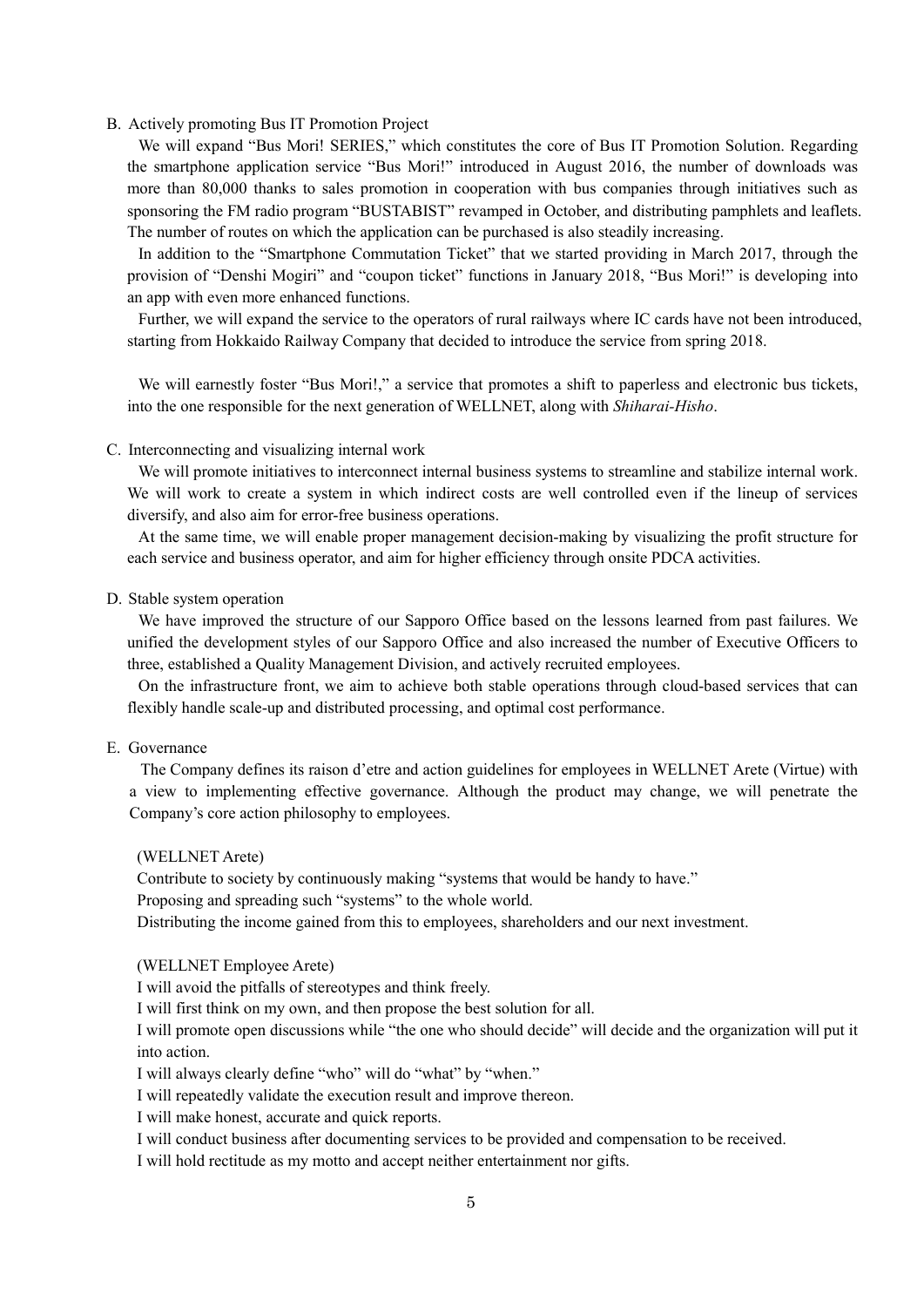F. Enhancement of activities contributing to local communities/employee benefits

We have provided support through WELLNET Scholarship to a lot of financially struggling students attending a technical college in Hokkaido. We have been encouraged by the many letters of gratitude we received from such students, enabling us to build wonderful relations with them.

In addition, "WELLNET Morino Childcare Center," an in-office childcare center opened within the Sapporo Office as part of our effort to enhance employee benefits, helps to provide employees working in the Sapporo Office an environment where they can work with peace of mind and is expected to also lead to the acquisition of excellent human resources.

We have completed preparations for establishing CVC so that we can conduct joint research as necessary with universities, business entities, and companies with diverse knowledge and technologies, and also flexibly cooperate with companies engaged in the development and establishment of the payment peripheral platform, in order to respond to open innovation.

Guided by the management policy of actively and boldly taking on challenges of significantly expanding business opportunities, the Company decided to have Outside Directors make up the majority of the members of the Board of Directors to enhance transparency, and made a transition to a "company with audit and supervisory committee."

Meanwhile, we also increased the number of Executive Officers to enhance our structure for achieving the target.

#### (2) Explanation of Financial Position

1) Status of assets, liabilities, and net assets

Total assets as of December 31, 2017 stood at ¥18,451 million. Current assets were ¥16,521 million. This mainly comprises cash and deposits of ¥12,577 million and securities of ¥1,999 million. Cash and deposits include ¥7,942 million of receiving agency deposit in money collection business, which is the money kept temporarily by the Company up to the predetermined date of transfer to operators in the following month. Non-current assets amounted to ¥1,929 million. This mainly comprises property, plant and equipment of ¥504 million, intangible assets of ¥939 million, and investments and other assets of ¥485 million.

Meanwhile, total liabilities amounted to ¥10,337 million. This mainly comprises receiving agency deposit of ¥7,942 million and accounts payable - trade of ¥556 million.

Total net assets amounted to ¥8,113 million. This mainly comprises shareholders' equity of ¥8,023 million.

#### 2) Status of cash flows

Cash and cash equivalents (the "funds") as of December 31, 2017 stood at ¥11,077 million. The status of cash flows and their contributing factors are as follows.

#### (Cash flows from operating activities)

Funds used in operating activities amounted to ¥3,142 million. The main factor for the decrease is a ¥3,438 million decrease in receiving agency deposit.

#### (Cash flows from investing activities)

Funds used in investing activities amounted to ¥189 million. Main factors for the decrease are purchase of securities of ¥3,499 million and payments into time deposits of ¥500 million, while the main factor for the increase is proceeds from redemption of securities of ¥4,000 million.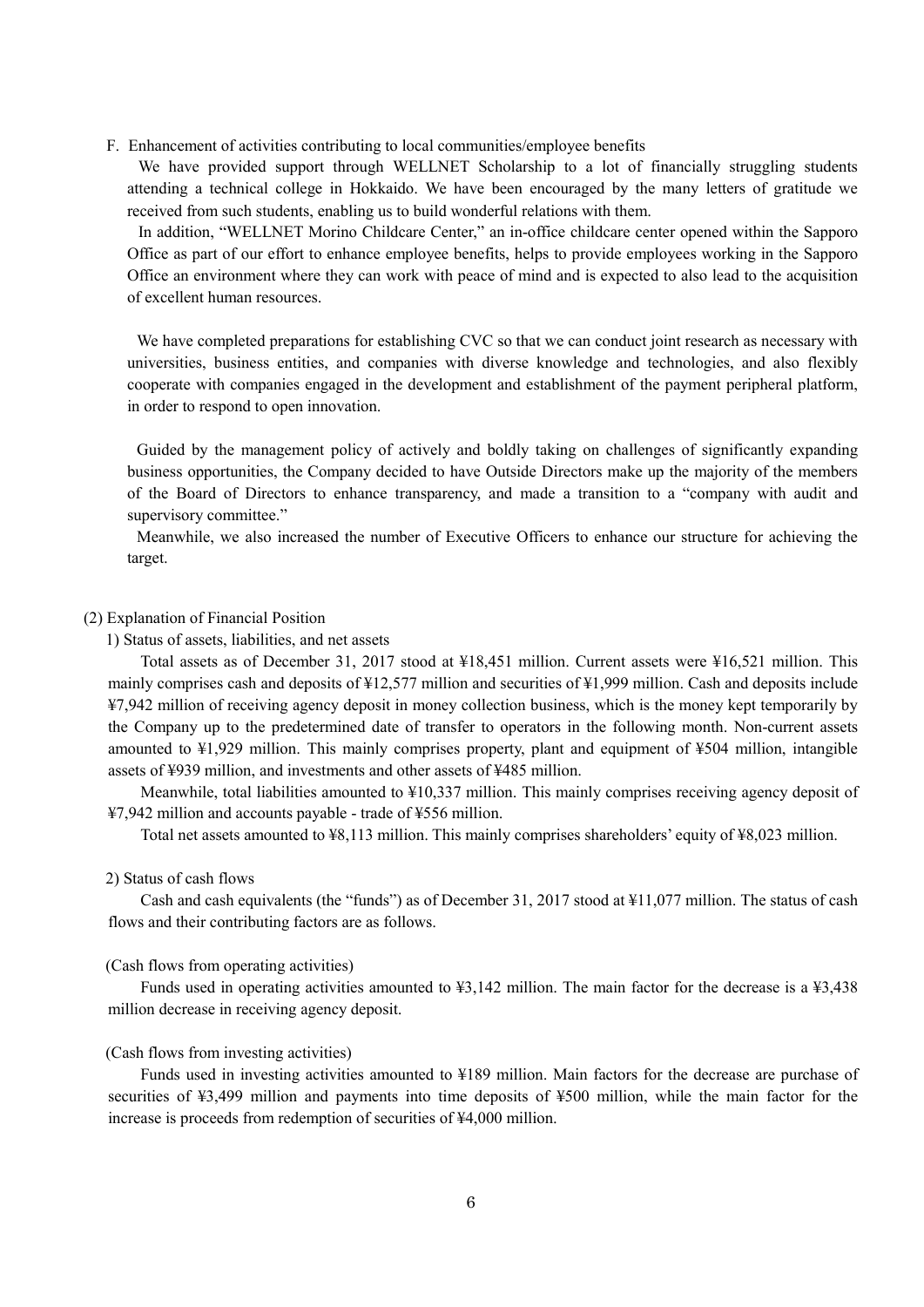(Cash flows from financing activities)

Funds used in financing activities amounted to ¥939 million. The main factor for the decrease is cash dividends paid of ¥942 million.

(3) Explanation of Financial Results Forecast and Other Forward-looking Information

At this moment, it is difficult to indicate the numerical forecast as there are many uncertain factors that may impact the actual financial results for the fiscal year ending June 30, 2018. The forecast will be announced immediately when it becomes possible to make reasonable forecast.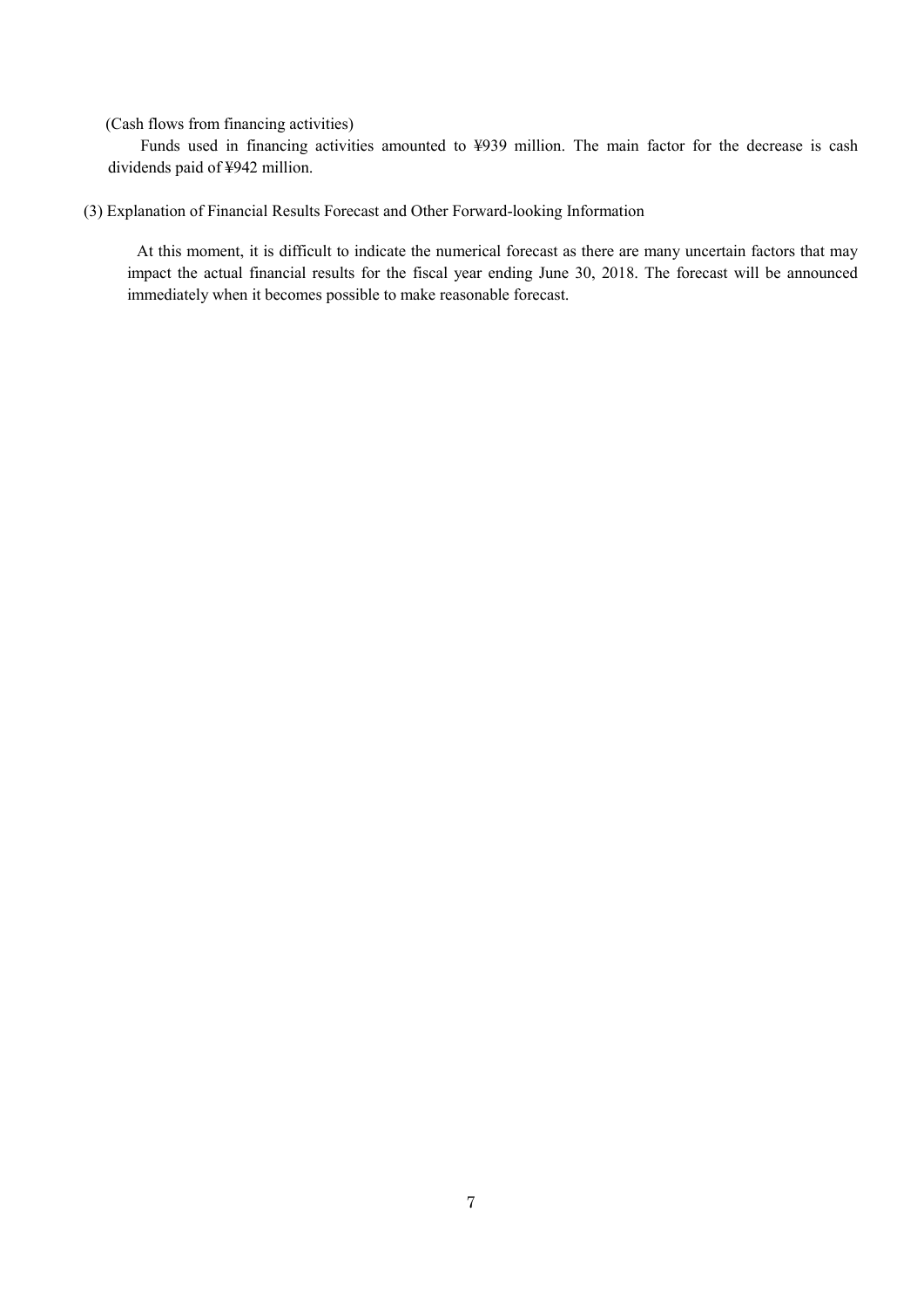### 2. Financial Statements and Primary Notes

(1) Balance Sheet

|                                    | As of June 30, 2017 | As of December 31, 2017 |
|------------------------------------|---------------------|-------------------------|
| Assets                             |                     |                         |
| Current assets                     |                     |                         |
| Cash and deposits                  | 15,848,163          | 12,577,294              |
| Accounts receivable - trade        | 457,038             | 571,544                 |
| Operating accounts receivable      | 233,052             | 138,839                 |
| Securities                         | 2,999,842           | 1,999,883               |
| Merchandise                        | 2,677               | 2,201                   |
| Work in process                    | 6,970               | 6,320                   |
| Supplies                           | 1,553               | 1,732                   |
| Other                              | 1,204,413           | 1,223,649               |
| Total current assets               | 20,753,711          | 16,521,467              |
| Non-current assets                 |                     |                         |
| Property, plant and equipment      | 415,448             | 504,848                 |
| Intangible assets                  | 829,571             | 939,580                 |
| Investments and other assets       | 459,094             | 485,195                 |
| Total non-current assets           | 1,704,114           | 1,929,625               |
| <b>Total assets</b>                | 22,457,826          | 18,451,092              |
| Liabilities                        |                     |                         |
| <b>Current liabilities</b>         |                     |                         |
| Accounts payable - trade           | 464,637             | 556,177                 |
| Operating accounts payable         | 456,332             | 264,804                 |
| Receiving agency deposits          | 11,381,496          | 7,942,501               |
| Income taxes payable               |                     | 152,235                 |
| Provision for point certificates   |                     | 80                      |
| Other                              | 1,210,661           | 1,244,237               |
| Total current liabilities          | 13,513,128          | 10,160,037              |
| Non-current liabilities            |                     |                         |
| Provision for granting of shares   | 35,925              | 40,106                  |
| Asset retirement obligations       | 6,946               | 6,998                   |
| Long-term accounts payable - other | 119,007             | 119,007                 |
| Other                              | 2,567               | 11,074                  |
| Total non-current liabilities      | 164,446             | 177,186                 |
| <b>Total liabilities</b>           | 13,677,574          | 10,337,223              |

(Thousand yen)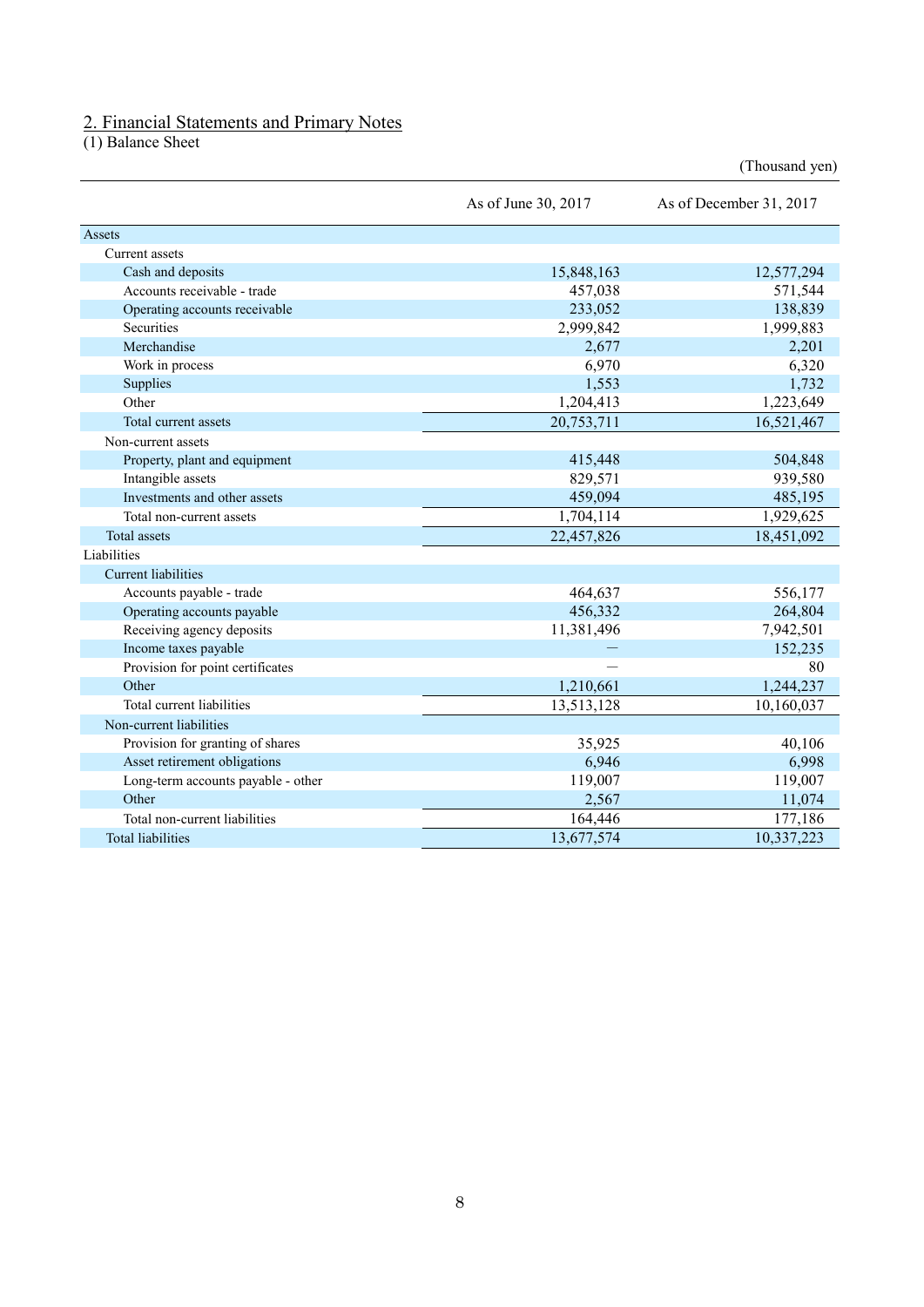(Thousand yen)

|                                                       | As of June 30, 2017 | As of December 31, 2017 |
|-------------------------------------------------------|---------------------|-------------------------|
| Net assets                                            |                     |                         |
| Shareholders' equity                                  |                     |                         |
| Capital stock                                         | 667,782             | 667,782                 |
| Capital surplus                                       | 3,509,216           | 3,509,216               |
| Retained earnings                                     | 5,203,332           | 4,486,520               |
| Treasury shares                                       | (682, 037)          | (640, 253)              |
| Total shareholders' equity                            | 8,698,293           | 8,023,265               |
| Valuation and translation adjustments                 |                     |                         |
| Valuation difference on available-for-sale securities | 129                 | 1,151                   |
| Total valuation and translation adjustments           | 129                 | 1,151                   |
| Subscription rights to shares                         | 81,828              | 89,451                  |
| Total net assets                                      | 8,780,251           | 8,113,868               |
| Total liabilities and net assets                      | 22,457,826          | 18,451,092              |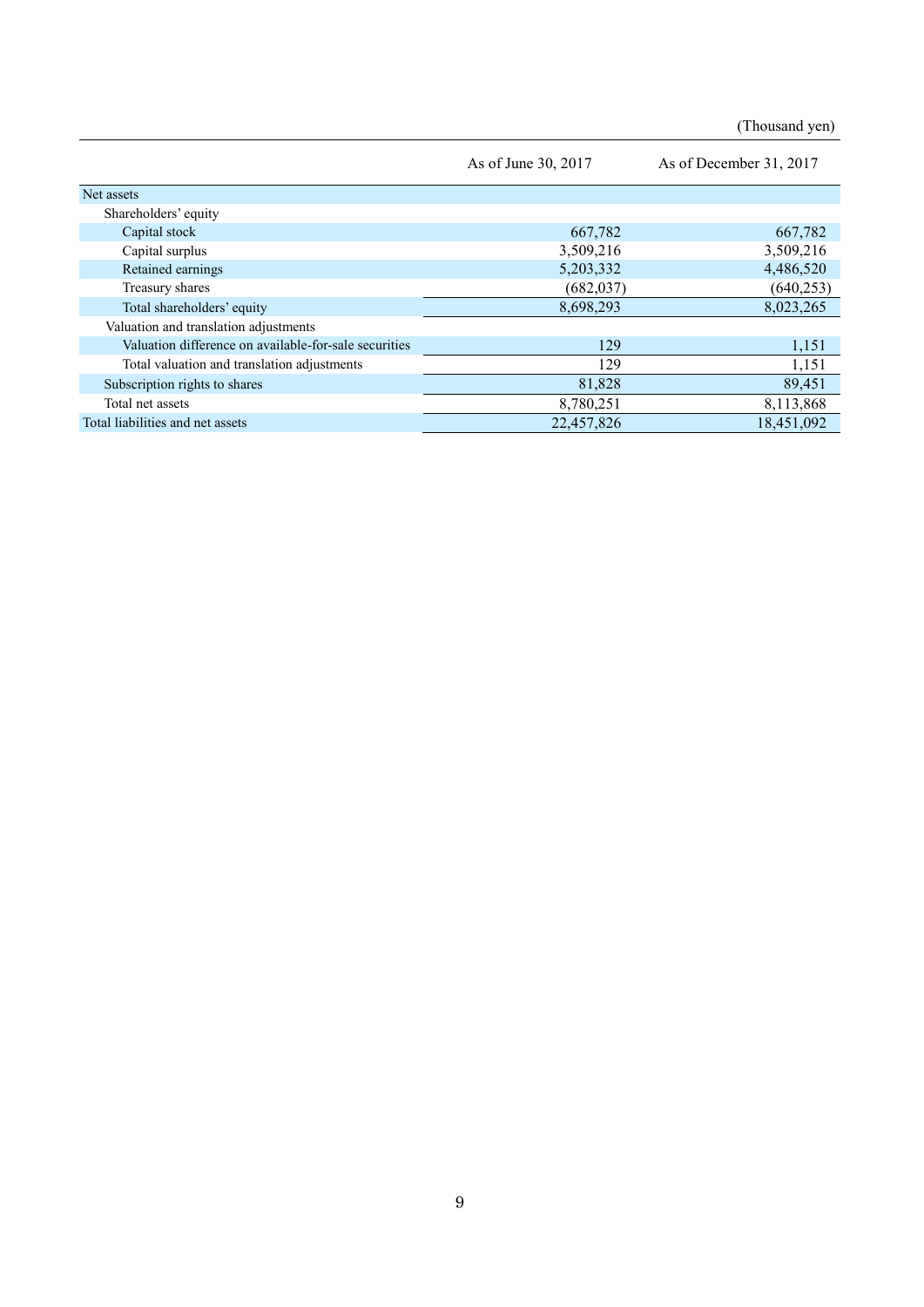# (2) Statement of Income

# (Six months ended December 31)

(Thousand yen)

|                                                   | For the six months ended<br>December 31, 2016 | For the six months ended<br>December 31, 2017 |
|---------------------------------------------------|-----------------------------------------------|-----------------------------------------------|
| Net sales                                         | 5,300,496                                     | 4,911,278                                     |
| Cost of sales                                     | 3,872,667                                     | 3,842,590                                     |
| Gross profit                                      | 1,427,829                                     | 1,068,688                                     |
| Selling, general and administrative expenses      | 629,559                                       | 719,535                                       |
| Operating income                                  | 798,269                                       | 349,152                                       |
| Non-operating income                              |                                               |                                               |
| Interest income                                   | 1,759                                         | 1,920                                         |
| Dividend income                                   |                                               | 42                                            |
| Gain on reversal of provision for contingent loss | 39,958                                        |                                               |
| Refunded consumption taxes                        | 88,436                                        | 11,864                                        |
| Other                                             | 1,623                                         | 5,343                                         |
| Total non-operating income                        | 131,778                                       | 19,170                                        |
| Non-operating expenses                            |                                               |                                               |
| Interest expenses                                 | $\theta$                                      |                                               |
| Loss on investments in partnership                |                                               | 2,026                                         |
| Other                                             |                                               |                                               |
| Total non-operating expenses                      | $\theta$                                      | 2,029                                         |
| Ordinary income                                   | 930,047                                       | 366,293                                       |
| Income before income taxes                        | 930,047                                       | 366,293                                       |
| Income taxes - current                            | 257,228                                       | 140,994                                       |
| Income taxes - deferred                           | 38,789                                        | (15,657)                                      |
| Total income taxes                                | 296,018                                       | 125,336                                       |
| Net income                                        | 634,029                                       | 240,956                                       |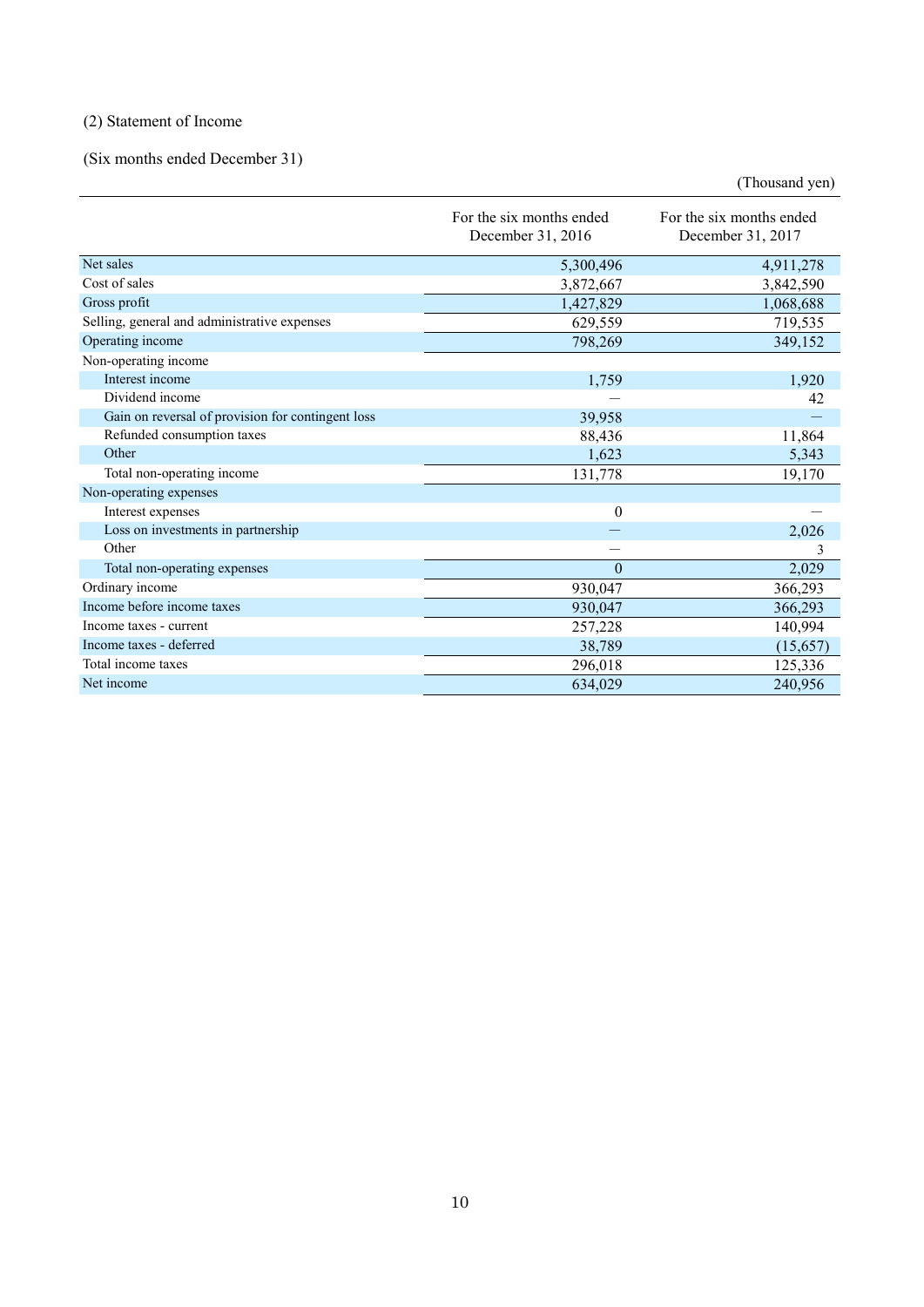# (3) Statement of Cash Flows

|                                                                                                       |                                               | (Thousand yen)                                |
|-------------------------------------------------------------------------------------------------------|-----------------------------------------------|-----------------------------------------------|
|                                                                                                       | For the six months ended<br>December 31, 2016 | For the six months ended<br>December 31, 2017 |
| Cash flows from operating activities                                                                  |                                               |                                               |
| Income before income taxes                                                                            | 930,047                                       | 366,293                                       |
| Depreciation                                                                                          | 122,606                                       | 145,640                                       |
| Interest and dividend income                                                                          | (1,759)                                       | (1,962)                                       |
| Interest expenses                                                                                     | $\overline{0}$                                |                                               |
| Loss (gain) on investments in partnership                                                             |                                               | 2,026                                         |
| Decrease (increase) in operating accounts receivable                                                  | 35,348                                        | 94,212                                        |
| Decrease (increase) in notes and accounts receivable -<br>trade                                       | (20, 479)                                     | (114, 505)                                    |
| Decrease (increase) in inventories                                                                    | 2,676                                         | (1, 481)                                      |
| Increase (decrease) in operating accounts payable                                                     | (130, 680)                                    | (191, 528)                                    |
| Increase (decrease) in notes and accounts payable -<br>trade                                          | 18,480                                        | 91,540                                        |
| Increase (decrease) in receiving agency deposits                                                      | 2,378,879                                     | (3,438,994)                                   |
| Other, net                                                                                            | (16,741)                                      | (160, 810)                                    |
| Subtotal                                                                                              | 3,318,378                                     | (3,209,570)                                   |
| Interest and dividend income received                                                                 | 4,182                                         | 9,462                                         |
| Interest expenses paid                                                                                | $\theta$                                      |                                               |
| Income taxes paid                                                                                     | (434, 486)                                    | 57,613                                        |
| Net cash provided by (used in) operating activities                                                   | 2.888.074                                     | (3, 142, 494)                                 |
| Cash flows from investing activities                                                                  |                                               |                                               |
| Payments into time deposits                                                                           | (1,000,000)                                   | (500,000)                                     |
| Purchase of securities                                                                                | (2,999,160)                                   | (3,499,551)                                   |
| Proceeds from redemption of securities                                                                | 4,000,000                                     | 4,000,000                                     |
| Purchase of property, plant and equipment                                                             | (66,747)                                      | (19,656)                                      |
| Purchase of intangible assets                                                                         | (245, 451)                                    | (144,909)                                     |
| Proceeds from redemption of investment securities                                                     | 300,000                                       |                                               |
| Payments for investments in capital                                                                   | (25,000)                                      | (25,000)                                      |
| Net cash provided by (used in) investing activities                                                   | (36, 359)                                     | (189, 116)                                    |
| Cash flows from financing activities                                                                  |                                               |                                               |
| Cash dividends paid                                                                                   | (742, 663)                                    | (942, 643)                                    |
| Proceeds from disposal of treasury shares resulting from<br>exercise of subscription rights to shares | 51,606                                        | 3,399                                         |
| Proceeds from issuance of subscription rights to shares                                               | 22,426                                        |                                               |
| Repayments of lease obligations                                                                       | (115)                                         |                                               |
| Net cash provided by (used in) financing activities                                                   | (668, 747)                                    | (939, 244)                                    |
| Net increase (decrease) in cash and cash equivalents                                                  | 2,182,967                                     | (4,270,854)                                   |
| Cash and cash equivalents at beginning of period                                                      | 14,958,039                                    | 15,348,149                                    |
| Cash and cash equivalents at end of period                                                            | 17, 141, 007                                  | 11,077,294                                    |